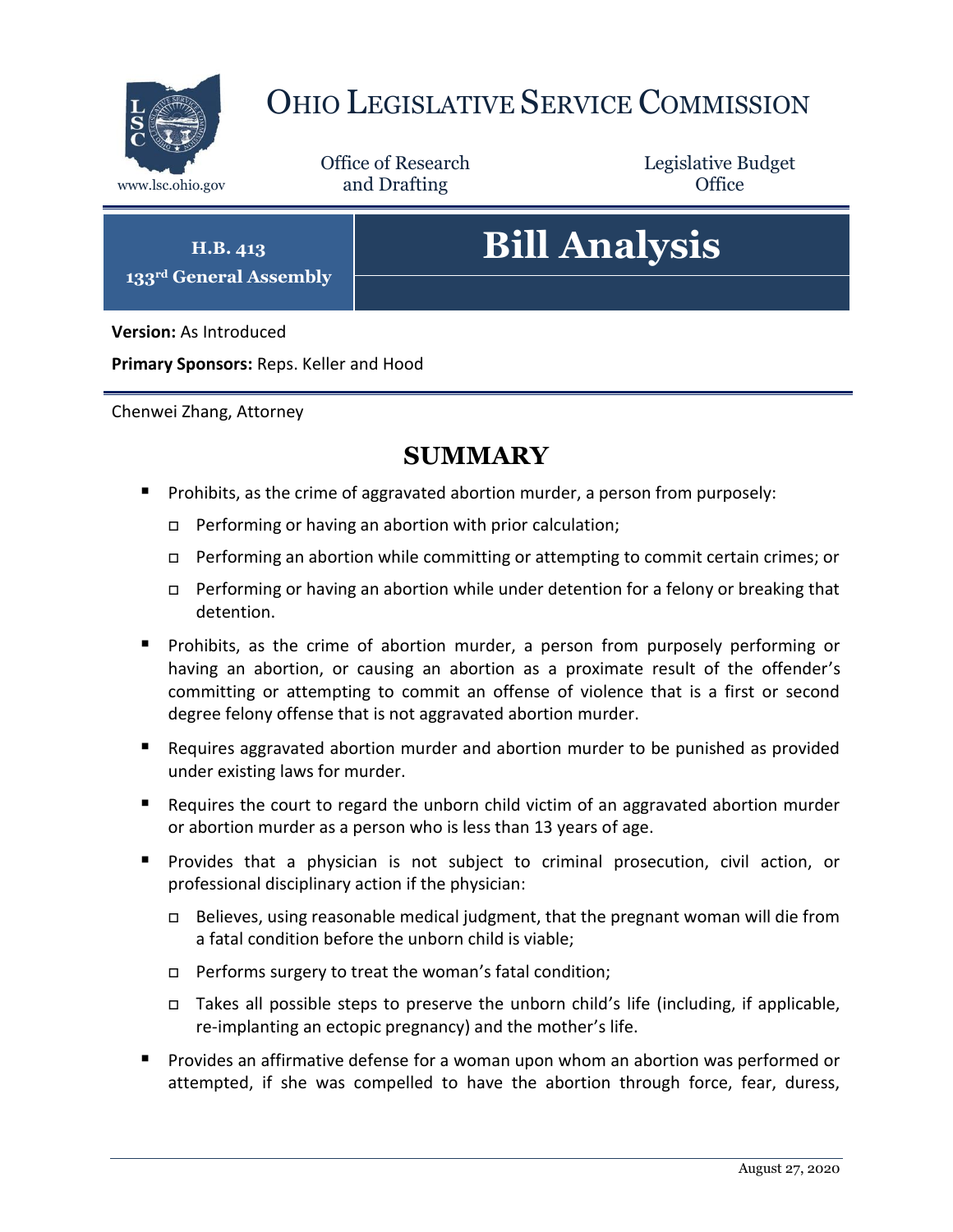intimidation, or fraud, and she filed a report to a law enforcement agency with jurisdiction certifying in writing that she was compelled to have the abortion.

■ Amends Revised Code sections that apply to murder or aggravated murder to also apply to the new crimes of abortion murder and aggravated abortion murder.

# **TABLE OF CONTENTS**

# **DETAILED ANALYSIS**

### <span id="page-1-0"></span>**New abortion criminal offenses**

The bill creates the crimes of abortion murder and aggravated abortion murder in R.C. Chapter 2904. The bill further provides that the new chapter supersedes all conflicting Revised Code provisions regarding abortion. Additionally, no state funds may be disbursed to support a violation of the new law and no contract that would require or support a violation may be enforced. $1$ 

#### <span id="page-1-1"></span>**Abortion murder**

The bill provides that no person shall purposely perform or have an abortion. Additionally, no person shall cause an abortion as a proximate result of the offender's committing or attempting to commit an offense of violence that is a first or second degree felony offense and that is not the offense of aggravated abortion murder.<sup>2</sup> This provision does not apply to an offense that becomes a first or second degree felony solely because the offender had previously been convicted of that offense or another specified offense.<sup>3</sup>

 $1$  R.C. 2904.01, 2904.03, and 2904.04.

 $2$  R.C. 2904.04(A) and (B). An "offense of violence" that involves a first or second degree felony includes, for example, felonious assault, permitting child abuse, and kidnapping. It does not include murder or aggravated murder because, even though they are offenses of violence, they are unclassified felonies. See R.C. 2901.01 for other offenses.

 $3$  R.C. 2904.04(C).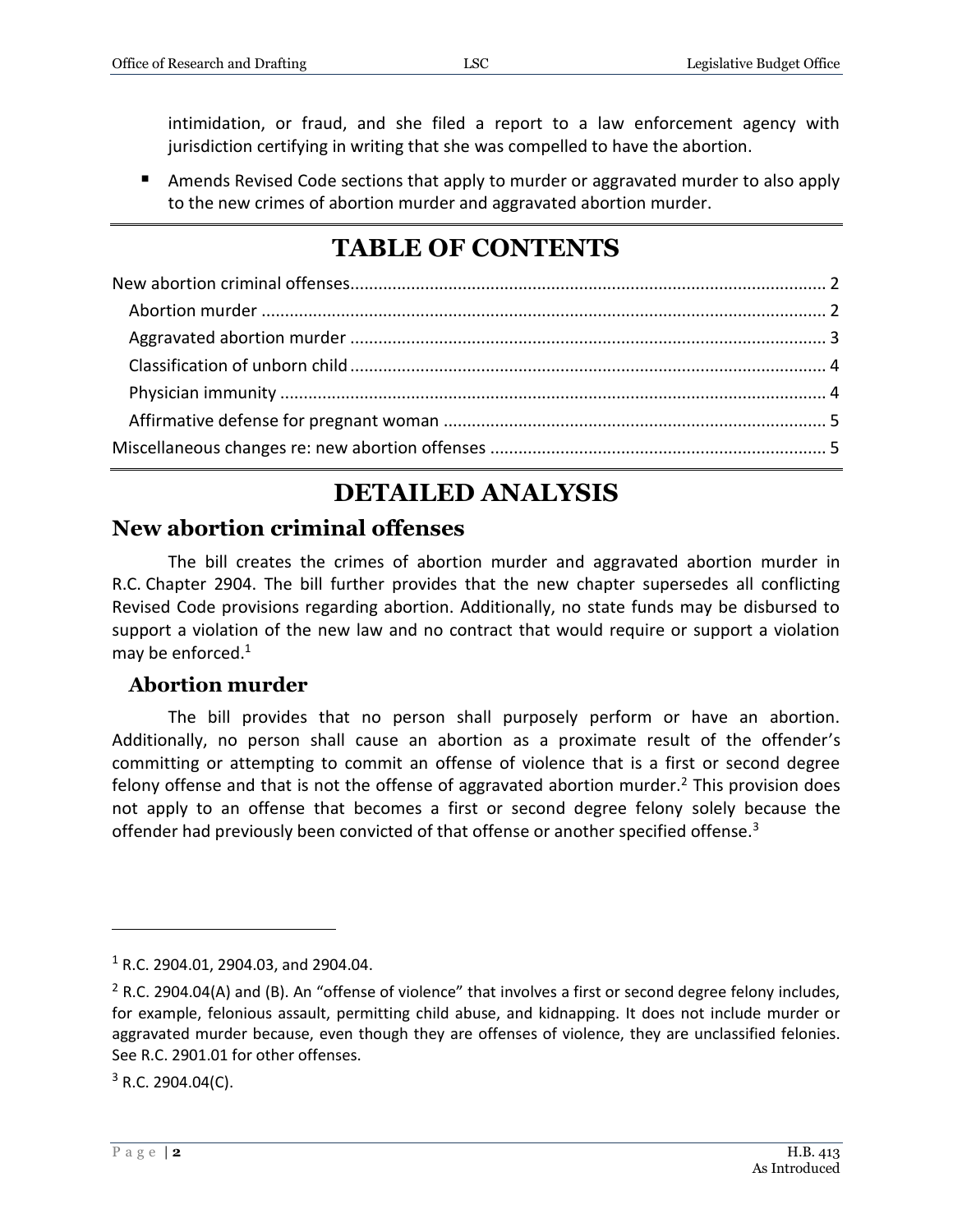A person who violates this new offense is guilty of abortion murder, and is subject to the same penalties imposed for violation of the offense of murder under existing law.<sup>4</sup> Those penalties include, for example, an indefinite prison term of 15 years to life and a fine of not more than  $$15,000.<sup>5</sup>$ 

#### <span id="page-2-0"></span>**Aggravated abortion murder**

The bill provides that no person shall purposely, and with prior calculation or design, perform or have an abortion. Additionally, no person shall purposely perform an abortion while committing or attempting to commit any of the following offenses:<sup>6</sup>

- Kidnapping;
- Rape;
- Aggravated arson;
- Arson;
- **Aggravated robbery;**
- Robbery;
- **Aggravated burglary;**
- **Burglary**;
- Trespass in a habitation when a person is present or likely to be present;
- **Terrorism;**
- **Escape.**

Finally, no person who is under detention as a result of having been found guilty of or having pleaded guilty to a felony or who breaks that detention shall purposely perform or have an abortion.

A person who violates this new offense is guilty of aggravated abortion murder, and is subject to the same penalties imposed for violation of the offense of aggravated murder under existing law.<sup>7</sup> Those penalties include the death penalty and possibly a fine of not more than  $$25,000.<sup>8</sup>$ 

 $4$  R.C. 2904.04(D).

<sup>&</sup>lt;sup>5</sup> See R.C. 2929.02(B), (C), and (D).

 $6$  R.C. 2904.03(A) and (B).

 $7$  R.C. 2904.03(D).

<sup>&</sup>lt;sup>8</sup> See R.C. 2929.02(A), (C), and (D)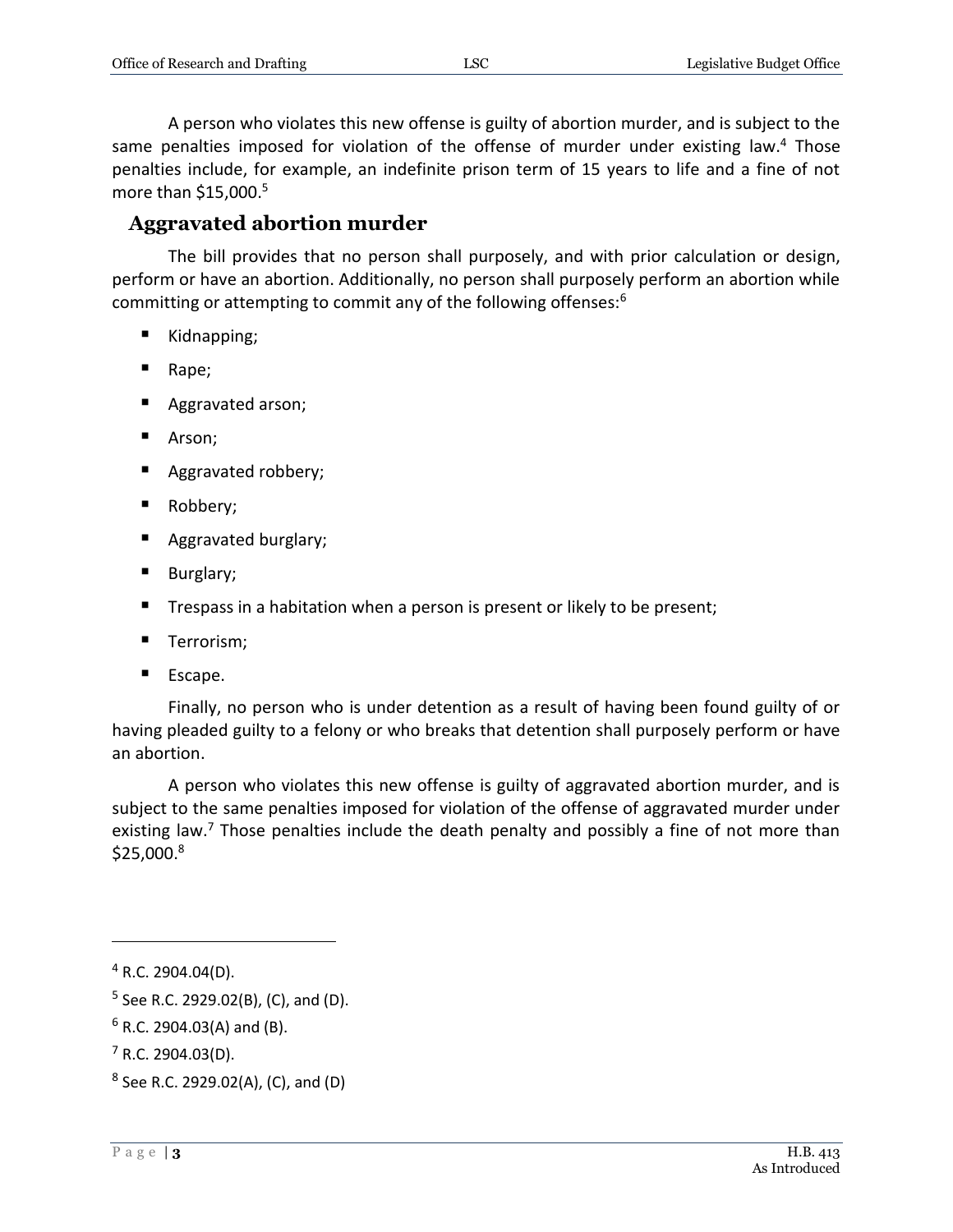#### <span id="page-3-0"></span>**Classification of unborn child**

The bill requires the court to regard the unborn child victim of an aggravated abortion murder or abortion murder as a person who is less than 13 years of age.<sup>9</sup>

Under the bill, an "unborn child" is defined as an individual organism of the species homo sapiens from fertilization until live birth.<sup>10</sup>

#### <span id="page-3-1"></span>**Physician immunity**

The bill provides that a physician who does all of the following is not subject to criminal prosecution, damages in any civil action, or professional disciplinary action, for a violation under the bill:

- Using reasonable medical judgment, believes it is highly probable that the pregnant woman will die from a certain fatal condition before her unborn child is viable;
- **Performs a surgery, before the unborn child is viable, for the sole purpose of treating** the pregnant woman's fatal condition;
- $\blacksquare$  Takes all possible steps to preserve the life of the unborn child, while preserving the life of the woman, including, if applicable, attempting to reimplant an ectopic pregnancy into the woman's uterus.<sup>11</sup>

Under the bill, a "physician" has the same meaning as in existing law, which is a person who is licensed to practice medicine and surgery or osteopathic medicine and surgery by the state medical board or a person who otherwise is authorized to practice medicine and surgery or osteopathic medicine and surgery in Ohio. $12$  "Reasonable medical judgment" means a medical judgment that would be made by a reasonably prudent physician, knowledgeable about the case and the treatment possibilities with respect to the medical conditions involved.<sup>13</sup> "Fatal condition" is defined as a disease or injury that will lead to a patient's death, and does not include either (1) a condition related to the patient's mental health, or (2) pregnancy itself.<sup>14</sup> Finally, "viable" means the stage of development of a human fetus at which there is a realistic possibility of maintaining and nourishing life outside the womb with or without temporary artificial life-sustaining support.<sup>15</sup>

 $\overline{a}$ 

<sup>11</sup> R.C. 2904.35.

<sup>12</sup> R.C. 2904.02(B) and 2305.113(E)(2), not in the bill.

- <sup>13</sup> R.C. 2904.02(C).
- <sup>14</sup> R.C. 2904.02(A).
- <sup>15</sup> R.C. 2904.02(E).

 $9$  R.C. 2904.20.

 $10$  R.C. 2904.02(D).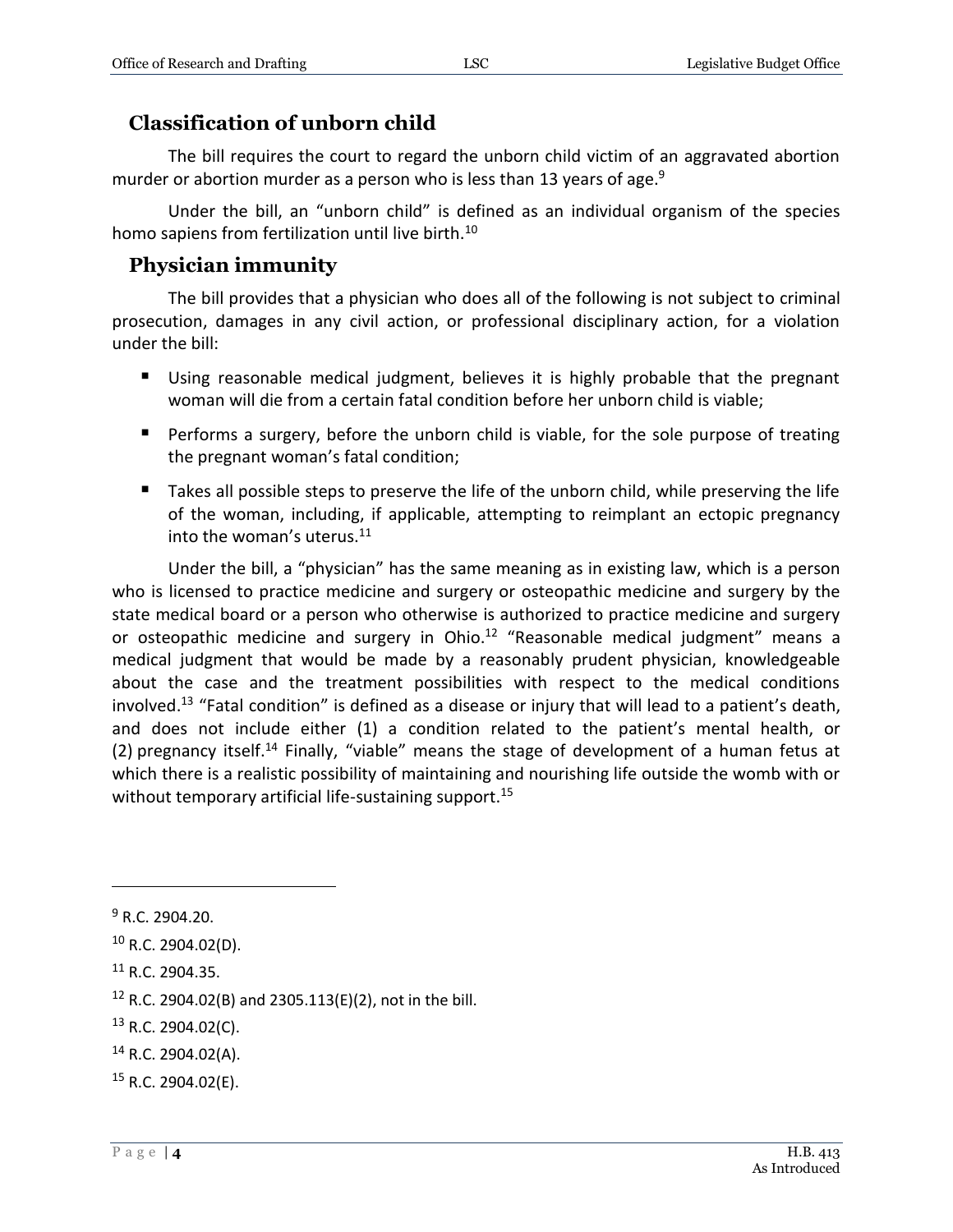#### <span id="page-4-0"></span>**Affirmative defense for pregnant woman**

The bill provides an affirmative defense to a charge under the bill, for the woman upon whom an abortion was performed or attempted, if both of the following apply:

- She was compelled by force, fear, duress, intimidation, or fraud to have the abortion;
- She has filed a report with a law enforcement agency, with the requisite jurisdiction, certifying in writing that she was compelled to have the abortion.<sup>16</sup>

#### <span id="page-4-1"></span>**Miscellaneous changes re: new abortion offenses**

The bill amends all Revised Code sections that generally apply to murder or aggravated murder to include abortion murder and aggravated abortion murder. Below is a table with a summary of these updates.

| <b>Citation</b>            | <b>Description</b>                                                                                                                                                                                                                                                                                                                                                                               |
|----------------------------|--------------------------------------------------------------------------------------------------------------------------------------------------------------------------------------------------------------------------------------------------------------------------------------------------------------------------------------------------------------------------------------------------|
| R.C. 109.57<br>and 109.572 | Adds aggravated abortion murder and abortion murder regarding<br>criminal offenses included in Bureau of Criminal Identification and<br>Investigation's (BCII) criminal records checks.                                                                                                                                                                                                          |
| R.C. 109.97                | Adds aggravated abortion murder death sentences to the<br>Attorney General's annual capital case status report.                                                                                                                                                                                                                                                                                  |
| R.C. 177.01                | For purposes of determining a "pattern of corrupt activity" for the<br>Organized Crime Investigations Commission to investigate,<br>provides that aggravated abortion murder or abortion murder are<br>exceptions to the requirement that the most recent of the<br>incidents forming the pattern must occur within six years after<br>the commission of any prior incident forming the pattern. |
| R.C. 313.131               | Exempts a coroner from following special procedures when an<br>autopsy is contrary to decedent's religious belief, if the case<br>involves aggravated abortion murder, abortion murder, or<br>suspected aggravated abortion murder or abortion murder.                                                                                                                                           |
| R.C. 2105.19               | Generally prohibits a person who committed aggravated abortion<br>murder or abortion murder, from materially benefitting from the<br>death.                                                                                                                                                                                                                                                      |
| R.C. 2108.77               | Disqualifies a person named as a declarant's representative or has<br>a deceased adult's right of disposition, if that person has been<br>charged with aggravated abortion murder or abortion murder.                                                                                                                                                                                            |

<sup>16</sup> R.C. 2904.30.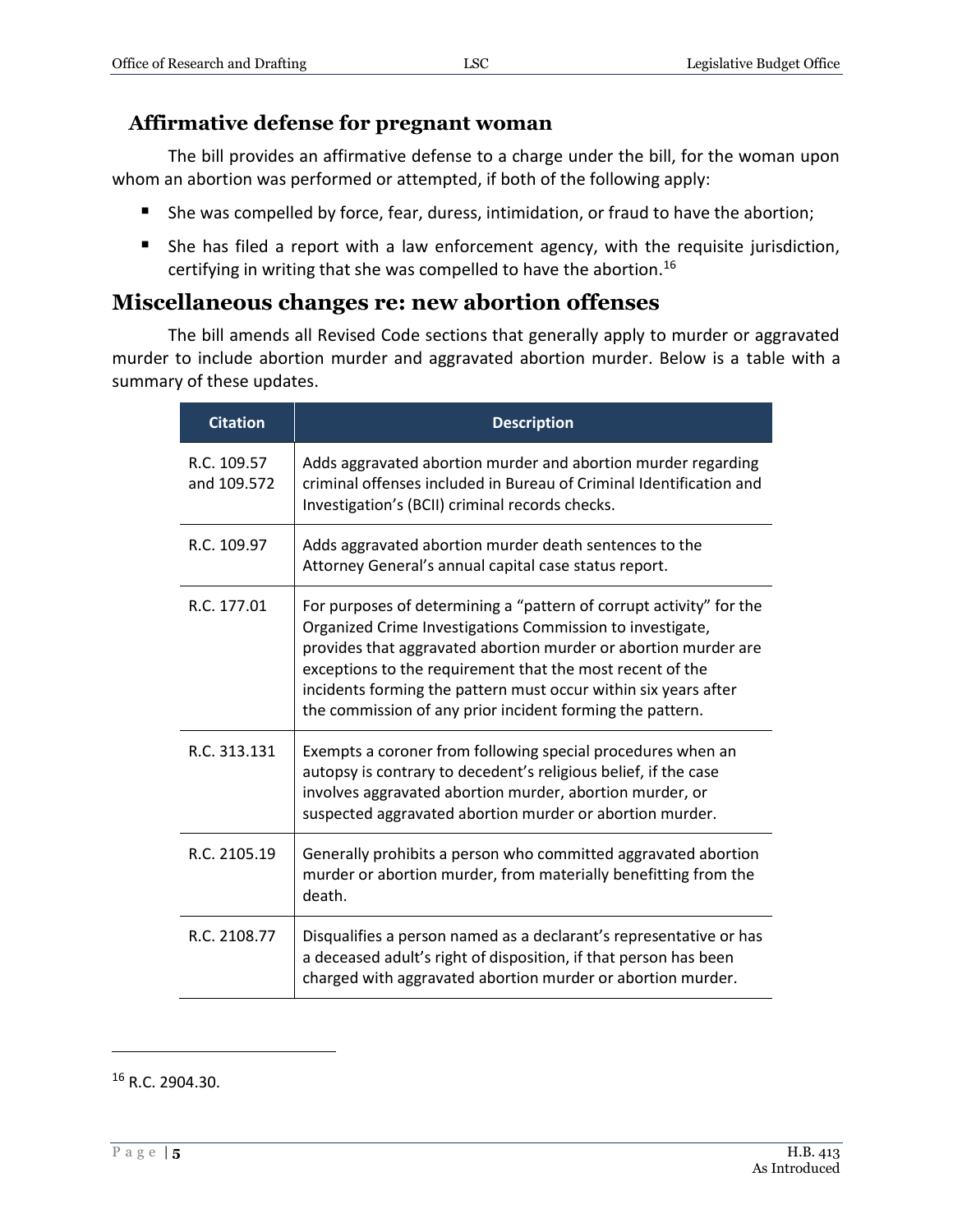| <b>Citation</b> | <b>Description</b>                                                                                                                                                                                                                                                                                                                                                                        |
|-----------------|-------------------------------------------------------------------------------------------------------------------------------------------------------------------------------------------------------------------------------------------------------------------------------------------------------------------------------------------------------------------------------------------|
| R.C. 2151.356   | Prohibits records from being sealed for a case in which a person<br>was adjudicated a delinquent child for committing aggravated<br>abortion murder or abortion murder.                                                                                                                                                                                                                   |
| R.C. 2151.414   | Requires the court to enter a finding that the child cannot be<br>placed with either parent within a reasonable time or should not<br>be placed with either parent when a parent committed<br>aggravated abortion murder or abortion murder.                                                                                                                                              |
| R.C. 2151.419   | Requires the court to determine that a public children services<br>agency or private child placing agency is not required to make<br>reasonable efforts to prevent the removal of the child from, or<br>return the child to, the child's home if the parent committed<br>aggravated abortion murder or abortion murder.                                                                   |
| R.C. 2152.02    | Classifies aggravated abortion murder, abortion murder, and<br>attempted aggravated abortion murder and abortion murder as<br>"category one offenses" for purposes of juvenile delinquency<br>laws.                                                                                                                                                                                       |
| R.C. 2152.021   | Requires a court to give written notice to a school district's<br>superintendent if a complaint or indictment is filed alleging<br>aggravated abortion murder or abortion murder by a child,<br>16 years old or older, on property owned or controlled by, or at<br>an activity held under the auspices of, the school district, if the<br>victim was an employee of the school district. |
| R.C. 2152.11    | Provides a range of dispositions that a delinquent child may<br>receive if the child committed or attempted aggravated abortion<br>murder or abortion murder.                                                                                                                                                                                                                             |
| R.C. 2152.12    | Describes instances when a juvenile court must transfer for adult<br>prosecution a case involving an alleged delinquent child if the<br>child committed or attempted aggravated abortion murder or<br>abortion murder.                                                                                                                                                                    |
| R.C. 2152.16    | Permits a juvenile court to commit a child to the legal custody of<br>the Department of Youth Services under the age of 21 if the child<br>committed or attempted aggravated abortion murder or abortion<br>murder.                                                                                                                                                                       |
| R.C. 2152.17    | Requires that if a child is adjudicated a delinquent child for<br>committing aggravated abortion murder or abortion murder and<br>the child, as an adult would have been guilty of a criminal gang<br>participation specification, the juvenile court must commit the<br>child to the Department of Youth Services for institutionalization                                               |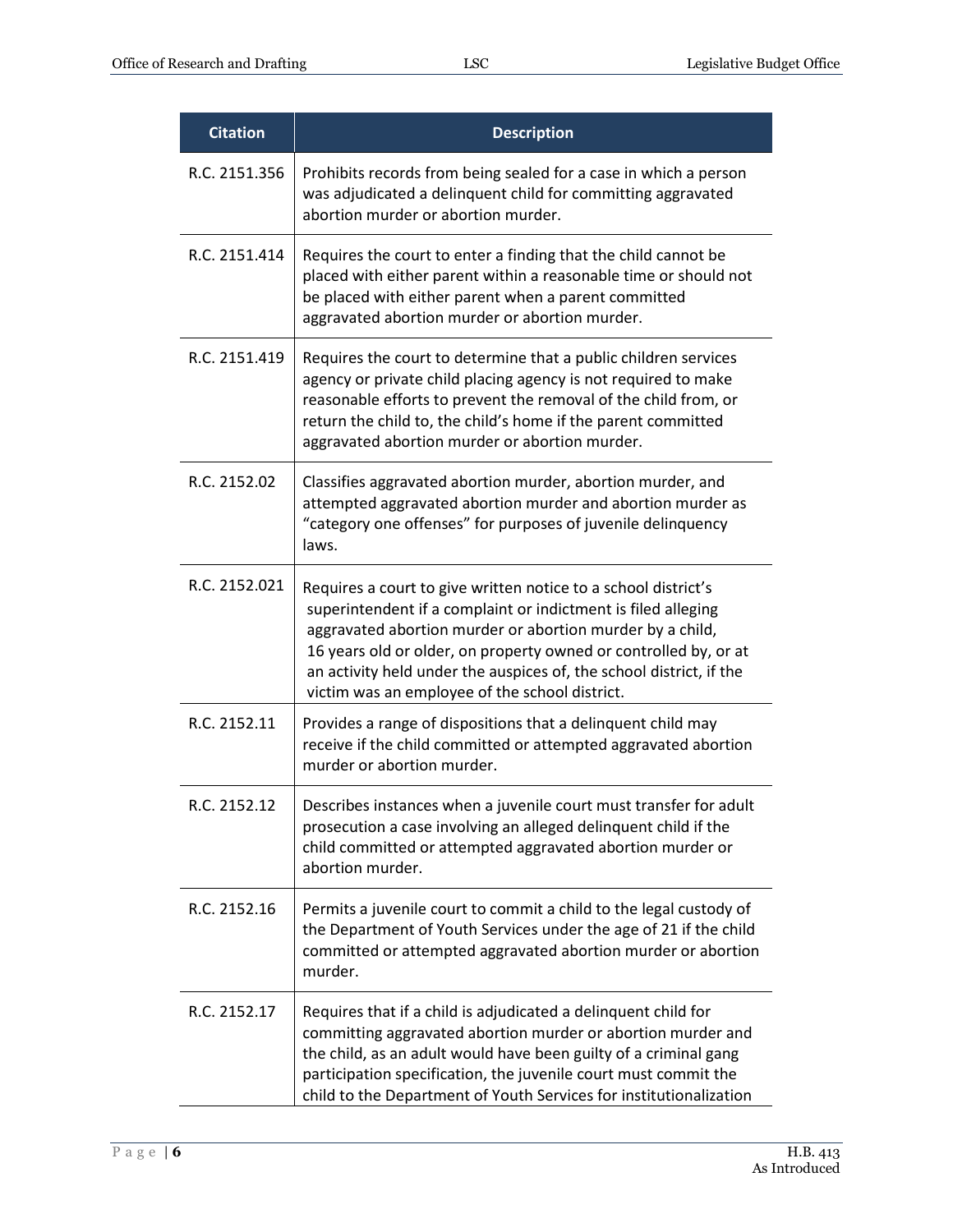| <b>Citation</b> | <b>Description</b>                                                                                                                                                                                                                                                                                                                                                                                                                                                                          |
|-----------------|---------------------------------------------------------------------------------------------------------------------------------------------------------------------------------------------------------------------------------------------------------------------------------------------------------------------------------------------------------------------------------------------------------------------------------------------------------------------------------------------|
|                 | in a secured facility for not less than one, but not more than<br>three, years.                                                                                                                                                                                                                                                                                                                                                                                                             |
| R.C. 2152.20    | Allows a juvenile court to impose a fine of no more than \$2,000<br>for aggravated abortion murder or abortion murder when a child<br>is adjudicated a delinquent child for that act.                                                                                                                                                                                                                                                                                                       |
| R.C. 2152.59    | Provides that a child may be ordered to participate in competency<br>attainment services for no more than one year when the child is<br>charged with aggravated abortion murder or abortion murder.                                                                                                                                                                                                                                                                                         |
| R.C. 2152.72    | Provides that a child that is adjudicated a delinquent child for<br>committing, or conspiracy to attempt, aggravated abortion<br>murder or abortion murder is subject to certain provisions<br>regarding information about the child's history that foster<br>caregivers or prospective adoptive parents must receive before<br>placement.                                                                                                                                                  |
| R.C. 2152.74    | Requires the Director of Youth Services and the chief<br>administrative officer of a facility for delinquent children to collect<br>DNA from a child in its custody who is adjudicated delinquent for<br>an act that would be aggravated abortion murder or abortion<br>murder.                                                                                                                                                                                                             |
| R.C. 2152.86    | Specifies that a delinquent child who has committed, attempted<br>to commit, conspired to commit, or been complicit in committing<br>aggravated abortion murder or abortion murder with a purpose<br>to gratify the child's sexual needs or desires, must be classified as<br>a juvenile offender registrant, comply with certain provisions of<br>the sex offender registry and notification (SORN) law, and<br>classified as a public registry-qualified juvenile offender<br>registrant. |
| R.C. 2317.02    | Exempts from the general rule that an employee assistance<br>professional cannot testify about certain communications from a<br>client in some contexts, if the disclosure or testimony relates<br>directly to the facts or immediate circumstances of aggravated<br>abortion murder or abortion murder.                                                                                                                                                                                    |
| R.C. 2901.01    | Adds aggravated abortion murder and abortion murder to the<br>definition of "offense of violence," as the term is used in the<br>Revised Code.                                                                                                                                                                                                                                                                                                                                              |
| R.C. 2901.02    | Adds aggravated abortion murder and abortion murder to the law<br>governing crime classifications.                                                                                                                                                                                                                                                                                                                                                                                          |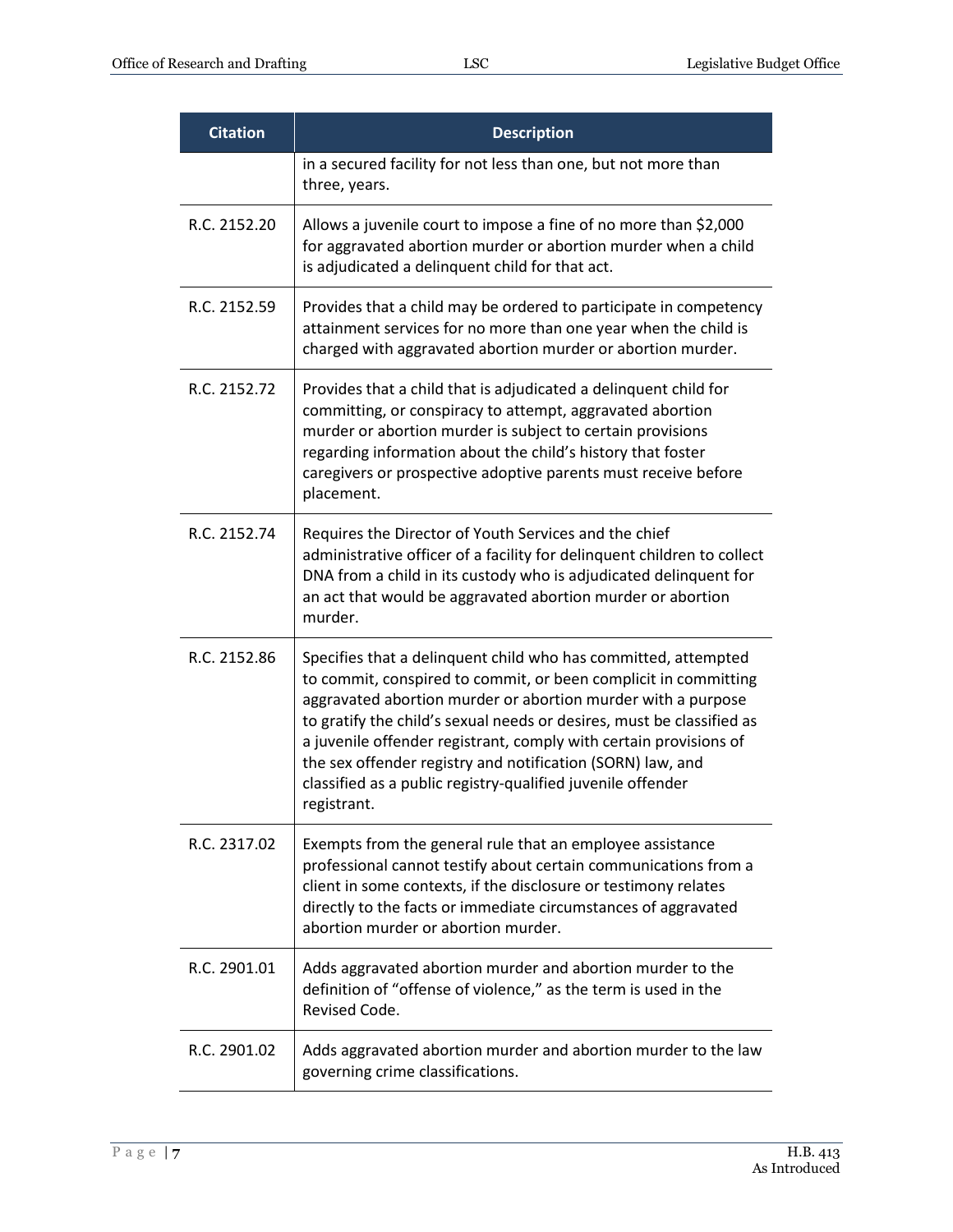| <b>Citation</b> | <b>Description</b>                                                                                                                                                                                                                                |
|-----------------|---------------------------------------------------------------------------------------------------------------------------------------------------------------------------------------------------------------------------------------------------|
| R.C. 2901.07    | Adds misdemeanor violations arising out of the same<br>circumstances as a charge of aggravated abortion murder and<br>abortion murder to the list of violations to which DNA specimen<br>collection duties apply.                                 |
| R.C. 2901.13    | Adds aggravated abortion murder and abortion murder to the list<br>of offenses for which there is no period of limitation for<br>prosecution.                                                                                                     |
| R.C. 2903.41    | Adds aggravated abortion murder and abortion murder to the list<br>of violations that a person commit in order to be considered a<br>"violent offender."                                                                                          |
| R.C. 2909.24    | Provides sentencing guidelines for a defendant who has<br>committed terrorism and whose underlying offense is aggravated<br>abortion murder or abortion murder.                                                                                   |
| R.C. 2921.32    | Classifies the crime of obstructing justice as a third degree felony<br>if the crime committed by the person aided is aggravated<br>abortion murder or abortion murder.                                                                           |
| R.C. 2921.34    | Provides different felony classifications for the crime of escape<br>based on the status of the offender under detention for<br>aggravated abortion murder or abortion murder.                                                                    |
| R.C. 2923.01    | Adds aggravated abortion murder and abortion murder to the<br>crime of conspiracy and specifies that conspiracy is a felony of the<br>first degree when one of the objects of the conspiracy is<br>aggravated abortion murder or abortion murder. |
| R.C. 2923.02    | Classifies the crime of attempt as a felony of the first degree if the<br>person is guilty of an attempt to commit aggravated abortion<br>murder or abortion murder.                                                                              |
| R.C. 2923.131   | Classifies possession of a deadly weapon while the person is<br>under detention for aggravated abortion murder or abortion<br>murder as a felony of the first degree.                                                                             |
| R.C. 2923.132   | Adds aggravated abortion murder and abortion murder to the<br>definition of "violent felony offense" for the purposes of the<br>crime of unlawful use of a weapon by a violent career criminal.                                                   |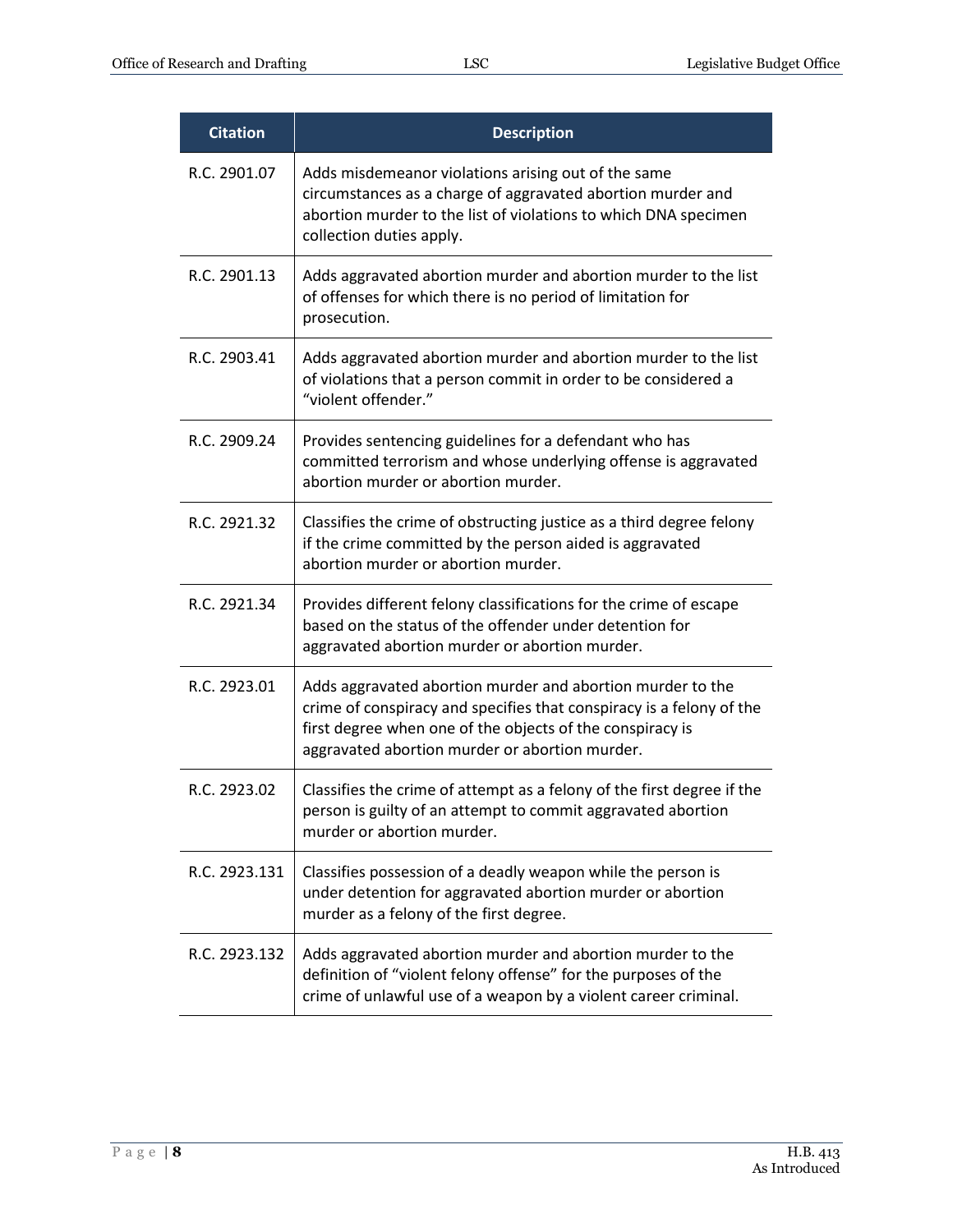| <b>Citation</b>                                                                                                                           | <b>Description</b>                                                                                                                                                                                                                                                                                                                                                                              |
|-------------------------------------------------------------------------------------------------------------------------------------------|-------------------------------------------------------------------------------------------------------------------------------------------------------------------------------------------------------------------------------------------------------------------------------------------------------------------------------------------------------------------------------------------------|
| R.C. 2923.31                                                                                                                              | Exempts aggravated abortion murder and abortion murder from<br>the six-year time limit for determining successive incidents<br>forming a pattern under the definition of "pattern of corrupt<br>activity" regarding the crime of engaging in a pattern of corrupt<br>activity.                                                                                                                  |
| R.C. 2923.32                                                                                                                              | Generally classifies as a first degree felony the crime of engaging<br>in a pattern of corrupt activity when one of the incidents of<br>corrupt activity is aggravated abortion murder or abortion<br>murder.                                                                                                                                                                                   |
| R.C. 2927.21                                                                                                                              | Adds aggravated abortion murder and abortion murder to the<br>definition of "offense subject to forfeiture proceedings" regarding<br>the crime of receiving proceeds of an offense subject to forfeiture<br>proceedings.                                                                                                                                                                        |
| R.C. 2929.01                                                                                                                              | Defines, for purposes of the criminal penalties and sentencing<br>requirements, a "repeat violent offender" as a person being<br>sentenced for committing or complicity in committing aggravated<br>abortion murder or abortion murder and who was previously<br>convicted of or pleaded guilty to those offenses or any of the<br>other offenses listed in that definition under existing law. |
| R.C. 2929.02,<br>2929.03,<br>2929.04,<br>2929.05,<br>2929.06,<br>2929.13,<br>2929.14,<br>2929.143,<br>2929.31,<br>2929.32, and<br>2929.34 | Makes various changes to the criminal penalties and sentencing<br>requirements regarding the aggravated abortion murder and<br>abortion murder.                                                                                                                                                                                                                                                 |
| R.C.<br>2929.02117                                                                                                                        | Requires the clerk of court to file certain notices with the<br>Supreme Court when an indictment for aggravated abortion<br>murder is filed.                                                                                                                                                                                                                                                    |

<sup>&</sup>lt;sup>17</sup> R.C. 2929.021(A) contains a technical error that has a substantive impact. It provides that the notice to the Supreme Court must contain each charge of abortion murder, when it should provide for "aggravated" abortion murder.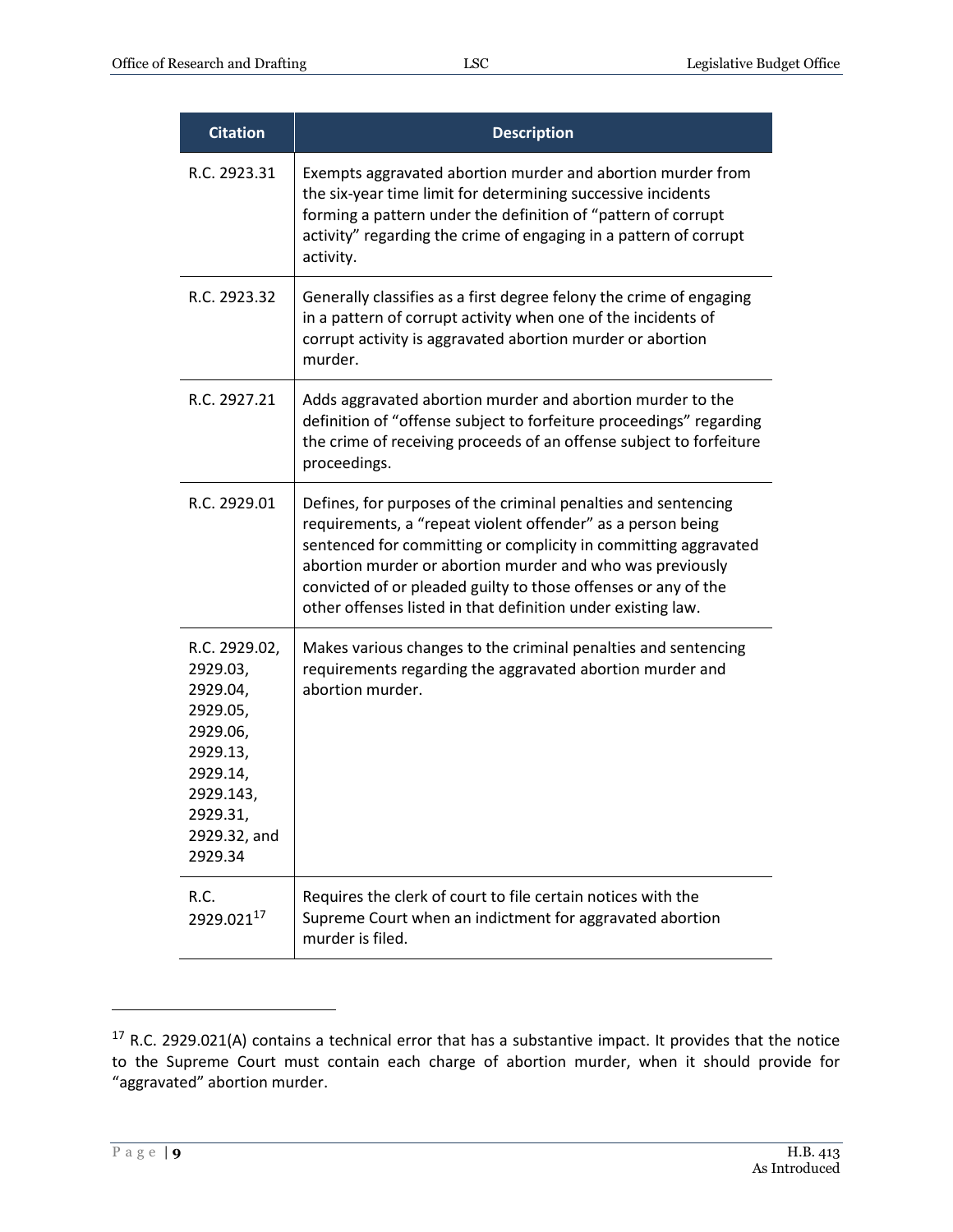| <b>Citation</b> | <b>Description</b>                                                                                                                                                                                                                                                                                                                                                                                                                                                                                                                                                                                            |
|-----------------|---------------------------------------------------------------------------------------------------------------------------------------------------------------------------------------------------------------------------------------------------------------------------------------------------------------------------------------------------------------------------------------------------------------------------------------------------------------------------------------------------------------------------------------------------------------------------------------------------------------|
| R.C. 2929.022   | Relates to the determination of aggravating circumstances of a<br>prior conviction for a defendant indicted for aggravated abortion<br>murder.                                                                                                                                                                                                                                                                                                                                                                                                                                                                |
| R.C. 2929.023   | Allows a person charged with aggravated abortion murder with<br>an aggravating circumstance to raise the matter of the<br>defendant's age at the time of the commission of the offense.                                                                                                                                                                                                                                                                                                                                                                                                                       |
| R.C. 2929.024   | Allows an indigent defendant charged with aggravated abortion<br>murder to obtain investigation services, experts, or other services<br>reasonably necessary for proper representation.                                                                                                                                                                                                                                                                                                                                                                                                                       |
| R.C. 2930.16    | Requires notices regarding various proceedings involving a<br>defendant, including for the defendant's release, sentence<br>reduction or termination, pardon or commutation, escape, or<br>death, to victims if the defendant is incarcerated for, or if an<br>alleged juvenile offender has been charged with the commission<br>of an act the would be, if committed by an adult, aggravated<br>abortion murder or abortion murder. Requires the Adult Parole<br>Authority's rules to include victim conferences related to<br>prisoners incarcerated for aggravated abortion murder and<br>abortion murder. |
| R.C. 2933.51    | Adds to the definition of "designated offense" aggravated<br>abortion murder or abortion murder, under the wiretapping and<br>electronic surveillance law.                                                                                                                                                                                                                                                                                                                                                                                                                                                    |
| R.C. 2933.81    | Provides that all statements made by a person suspected of<br>aggravated abortion murder or abortion murder during a<br>custodial interrogation in a place of detention are presumed to be<br>voluntary if the statements are electronically recorded.                                                                                                                                                                                                                                                                                                                                                        |
| R.C. 2933.82    | Establishes requirements for securing biological evidence in<br>relation to an investigation or prosecution of aggravated abortion<br>murder or abortion murder. <sup>18</sup>                                                                                                                                                                                                                                                                                                                                                                                                                                |
| R.C. 2937.222   | Allows a judge to hold a hearing to determine whether an<br>accused person charged with aggravated abortion murder (if not<br>a capital offense) or abortion murder should be denied bail.                                                                                                                                                                                                                                                                                                                                                                                                                    |

 $18$  A technical amendment is needed to correct an incorrect cross-reference in R.C. 2933.82(B)(1). The bill references "2904.04, or 2904.04." The reference should be "2904.03, or 2904.04."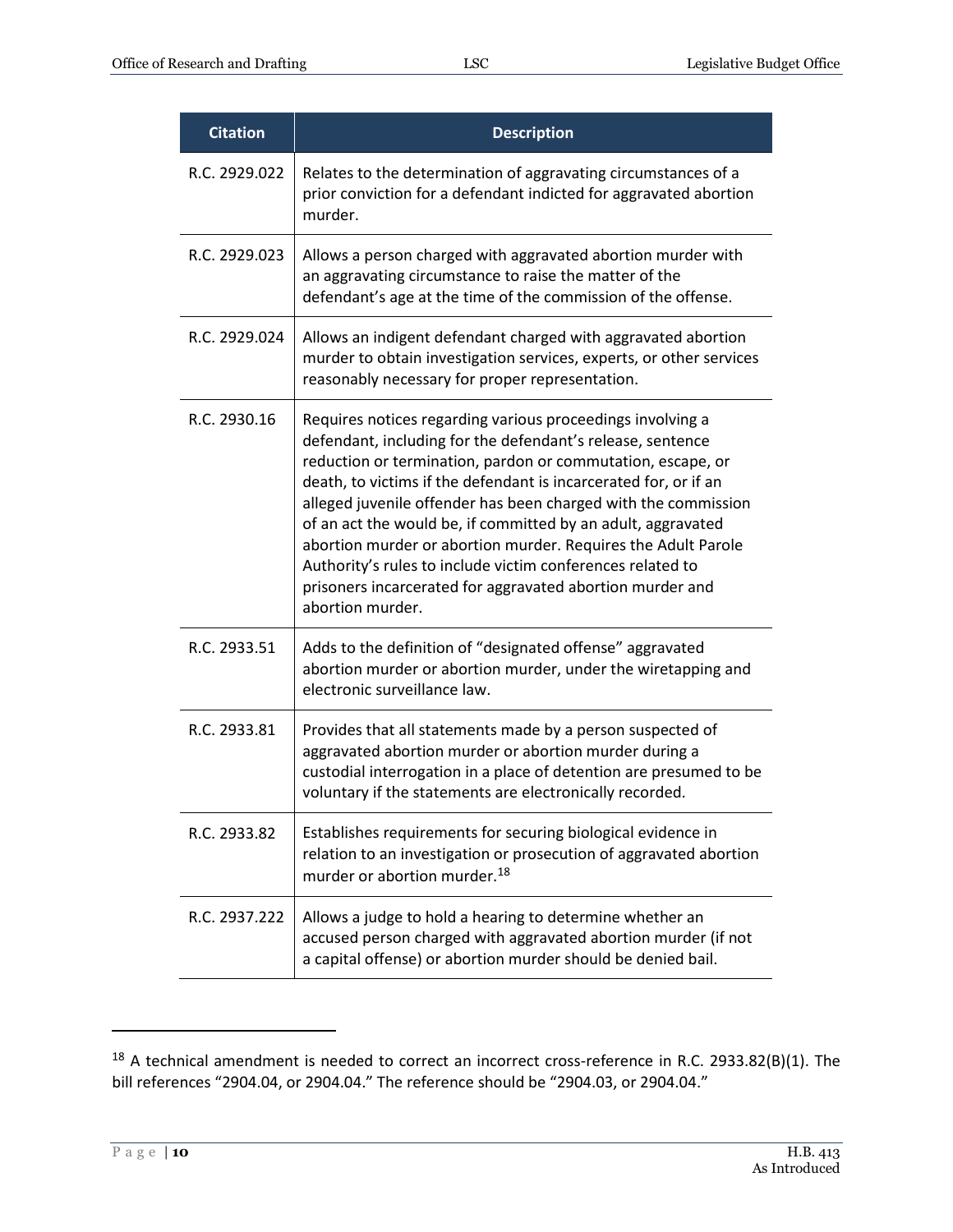| <b>Citation</b>              | <b>Description</b>                                                                                                                                                                                                                                                              |
|------------------------------|---------------------------------------------------------------------------------------------------------------------------------------------------------------------------------------------------------------------------------------------------------------------------------|
| R.C. 2941.14<br>and 2941.143 | Specifies indictment requirements regarding aggravated abortion<br>murder and abortion murder.                                                                                                                                                                                  |
| R.C. 2941.147                | Allows an indictment or complaint to include a specification that a<br>person committing the offense of aggravated abortion murder or<br>abortion murder, or attempt or complicity in such an offense,<br>committed the offense with sexual motivation.                         |
| R.C. 2941.148                | Provides that Ohio law regarding the sentencing of sexually<br>violent predators applies to an offender who commits aggravated<br>abortion murder or abortion murder, if certain specifications are<br>met.                                                                     |
| R.C. 2945.06                 | Requires, when a defendant waives the defendant's right to a jury<br>trial and pleads guilty to aggravated abortion murder, that the<br>accused's guilt be determined by a three-judge court.                                                                                   |
| R.C. 2945.11                 | Requires the court to tell the jury that in determining guilt,<br>punishment is determined by the judge except in cases of<br>abortion murder.                                                                                                                                  |
| R.C. 2945.38                 | Prohibits a defendant from being required to get treatment to<br>become competent to stand trial for longer than one year if the<br>most serious offense charged is aggravated abortion murder or<br>abortion murder.                                                           |
| R.C. 2945.57                 | Generally exempts cases of aggravated abortion murder and<br>abortion murder from the ten-person character witness limitation<br>regarding who may testify at trial for each side.                                                                                              |
| R.C. 2945.74                 | Requires the court to take certain steps relating to sentencing if<br>the offense charged is abortion murder and the accused is<br>convicted by confession in open court.                                                                                                       |
| R.C. 2949.02<br>and 2953.09  | Prohibits a common pleas court judge from releasing a defendant<br>on bail pending appeal if the offense is aggravated abortion<br>murder or abortion murder.                                                                                                                   |
| R.C. 2950.01                 | Defines "sexually oriented offense" and "tier III sex<br>offender/child-victim offender" for purposes of sex offender<br>registration and notification law to include a person who has<br>committed aggravated abortion murder and abortion murder<br>with a sexual motivation. |
|                              | Defines "public registry-qualified juvenile offender" to include a<br>person adjudicated a delinquent child and has committed                                                                                                                                                   |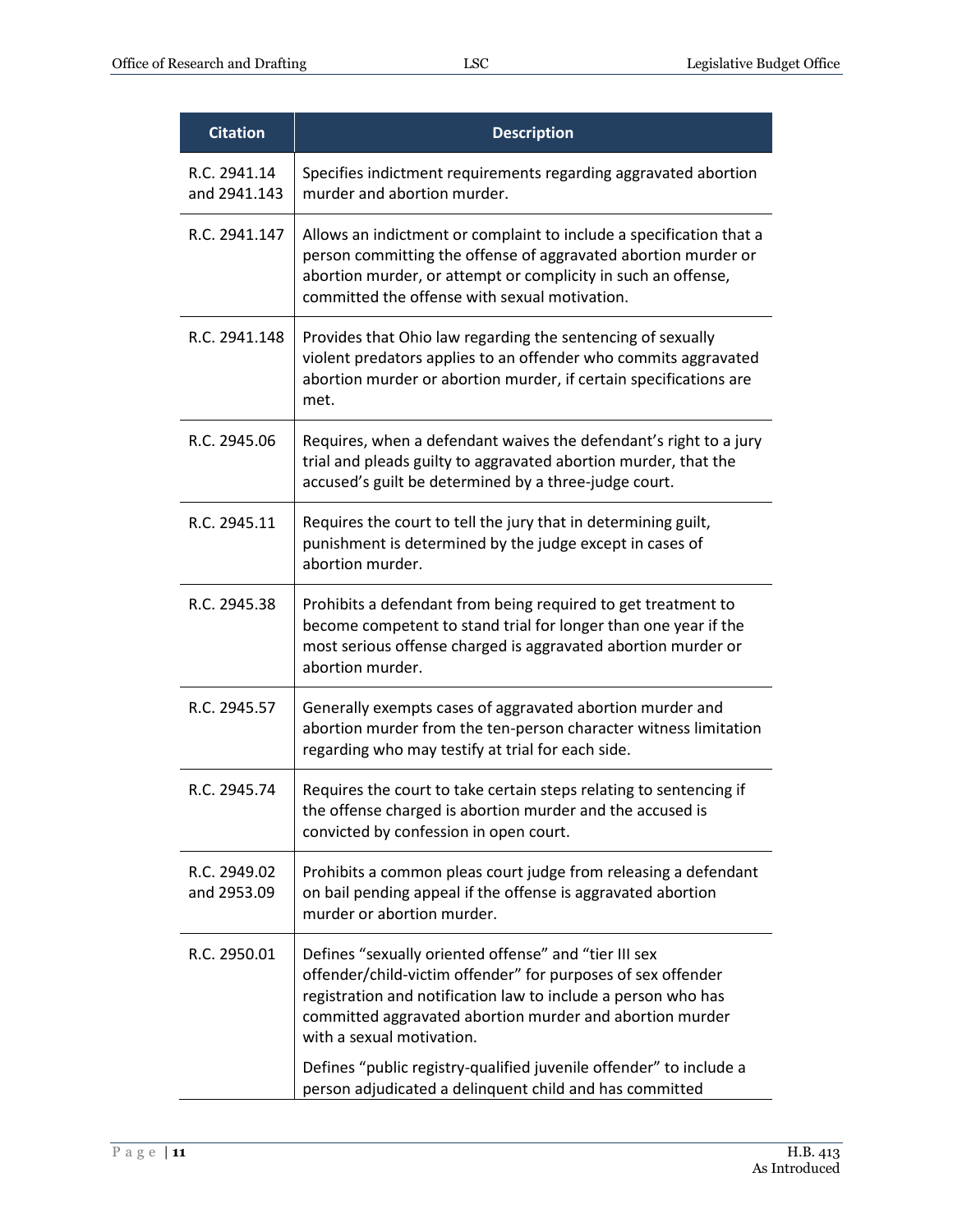| <b>Citation</b> | <b>Description</b>                                                                                                                                                                                                                                                                      |
|-----------------|-----------------------------------------------------------------------------------------------------------------------------------------------------------------------------------------------------------------------------------------------------------------------------------------|
|                 | aggravated abortion murder or abortion murder with the purpose<br>to gratify the sexual needs or desires of the child, among other<br>criteria.                                                                                                                                         |
| R.C. 2950.99    | Applies SORN law violation penalties to aggravated abortion<br>murder or abortion murder to the same extent as those penalties<br>apply regarding aggravated murder and murder under existing<br>law.                                                                                   |
| R.C. 2953.08    | Provides that a sentence imposed for aggravated abortion murder<br>or abortion murder is not subject to review under the law<br>regarding grounds for appeal as of right for a felony sentence.                                                                                         |
| R.C. 2953.11    | Exempts defendants convicted of aggravated abortion murder or<br>abortion murder from certain requirements imposed on the clerk<br>of the suspending court and sheriff when a defendant has been<br>committed to a correctional institution and the sentence is<br>suspended.           |
| R.C. 2953.21    | Allows a person who has been sentenced to death to ask the<br>court in a post-conviction relief petition to render the judgment<br>void or voidable with respect to an aggravated abortion murder<br>conviction.                                                                        |
| R.C. 2953.25    | Provides that a certificate of qualification for employment does<br>not provide relief regarding the denial, ineligibility, or automatic<br>suspension of health care professional licensure for individuals<br>convicted of aggravated abortion murder or abortion murder              |
| R.C. 2967.01    | Modifies the definition of "parole" for purposes of the law<br>governing parole, probation, and pardon to mean, regarding a<br>prisoner who is serving a prison term for aggravated abortion<br>murder or abortion murder, a release from confinement by the<br>Adult Parole Authority. |
| R.C. 2967.05    | Prohibits an inmate serving a sentence for aggravated abortion<br>murder or abortion murder from being eligible for release when<br>the inmate is terminally ill, medically incapacitated, or in<br>imminent danger of death.                                                           |
| R.C. 2967.12    | Requires that if a person who committed abortion murder or<br>aggravated abortion murder is being considered for parole, a<br>notice about the right to testify before the Adult Parole Board,<br>and other information, must be provided to the victim of the<br>offense.              |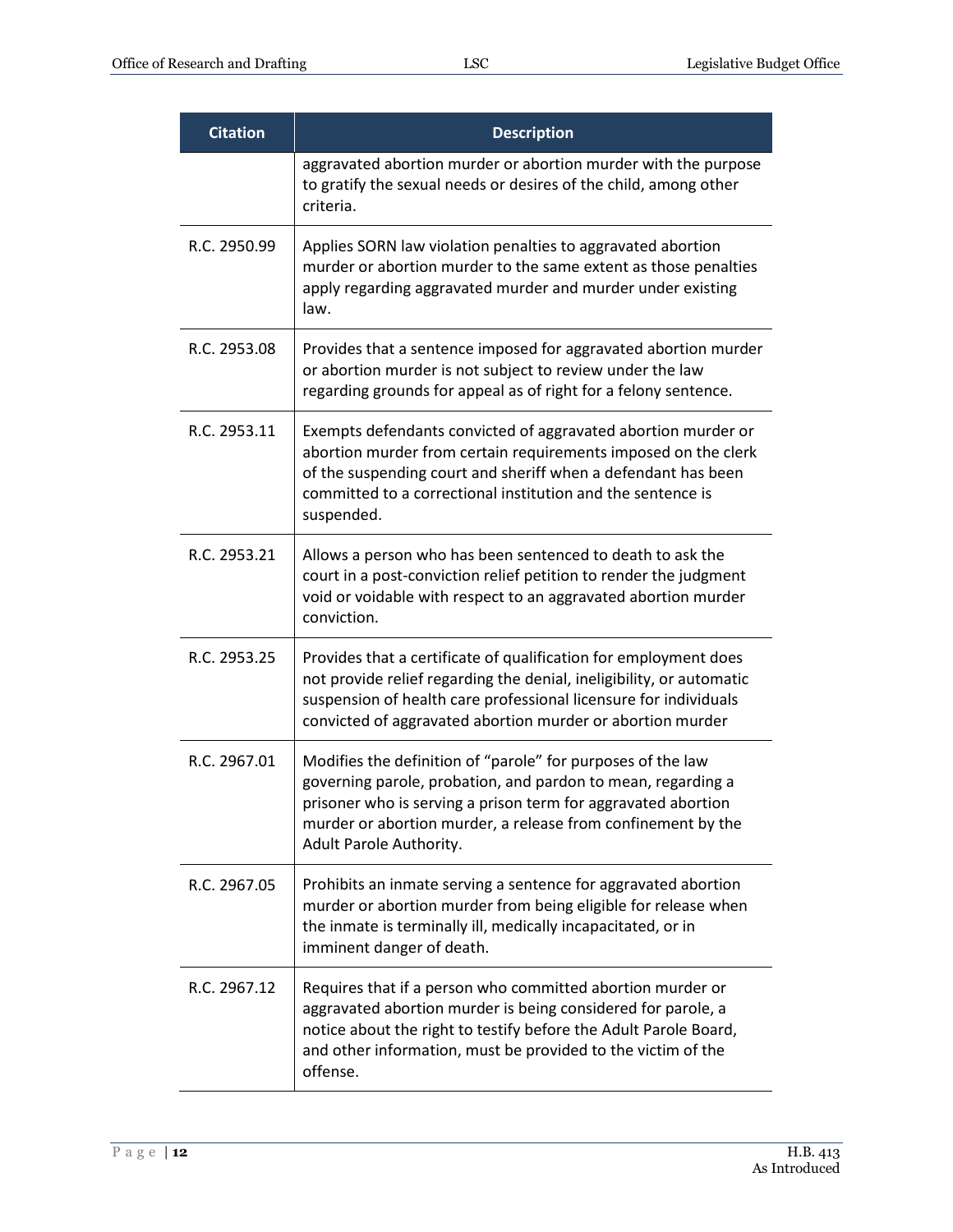| <b>Citation</b> | <b>Description</b>                                                                                                                                                                                                                                                                                                                                             |
|-----------------|----------------------------------------------------------------------------------------------------------------------------------------------------------------------------------------------------------------------------------------------------------------------------------------------------------------------------------------------------------------|
| R.C. 2967.121   | Requires the Adult Parole Authority to provide notice of release<br>from confinement of a convict serving a sentence for aggravated<br>abortion murder or abortion murder to the appropriate<br>prosecuting attorneys, among others.                                                                                                                           |
| R.C. 2967.13    | Provides that if a sentence of life imprisonment was imposed for<br>the offense of abortion murder, the prisoner is not entitled to any<br>earned credit and is eligible for parole at the expiration of the<br>prisoner's minimum term.                                                                                                                       |
| R.C. 2967.18    | Excludes a person who is serving a term of imprisonment for<br>aggravated abortion murder or abortion murder (or conspiracy in,<br>complicity in, or attempt to commit those offenses) from<br>eligibility for a reduction of sentence.                                                                                                                        |
| R.C. 2967.19    | Includes in the definition of "disqualifying prison term," for<br>purposes of the law on petitioning for early release, a prison term<br>for aggravated abortion murder or abortion murder.                                                                                                                                                                    |
|                 | Generally requires victim notification of early-release filing for an<br>offender who committed aggravated abortion murder or abortion<br>murder.                                                                                                                                                                                                              |
| R.C. 2967.193   | Prohibits a person confined to a state correctional institution or<br>substance use disorder treatment from being awarded days of<br>credit towards the person's stated prison term if the person is<br>sentenced to death or is serving a prison term for aggravated<br>abortion murder, abortion murder, or attempt or conspiracy to<br>commit those crimes. |
| R.C. 2967.26    | Requires that, if a prisoner is incarcerated for aggravated abortion<br>murder or abortion murder, notice be given to the victim of the<br>offense regarding the prisoner's transfer to a transitional control.                                                                                                                                                |
| R.C. 2971.01    | Defines "designated homicide, assault, or kidnapping offense," for<br>purposes of the sentencing law for sexually violent predators, to<br>include a violation of aggravated abortion murder or abortion<br>murder.                                                                                                                                            |
| R.C. 2971.03    | Provides sentencing requirements for sexually violent offenders<br>with sexually violent predator specification as it relates to<br>aggravated abortion murder and abortion murder to the same<br>extent as those requirements apply to aggravated murder and<br>murder.                                                                                       |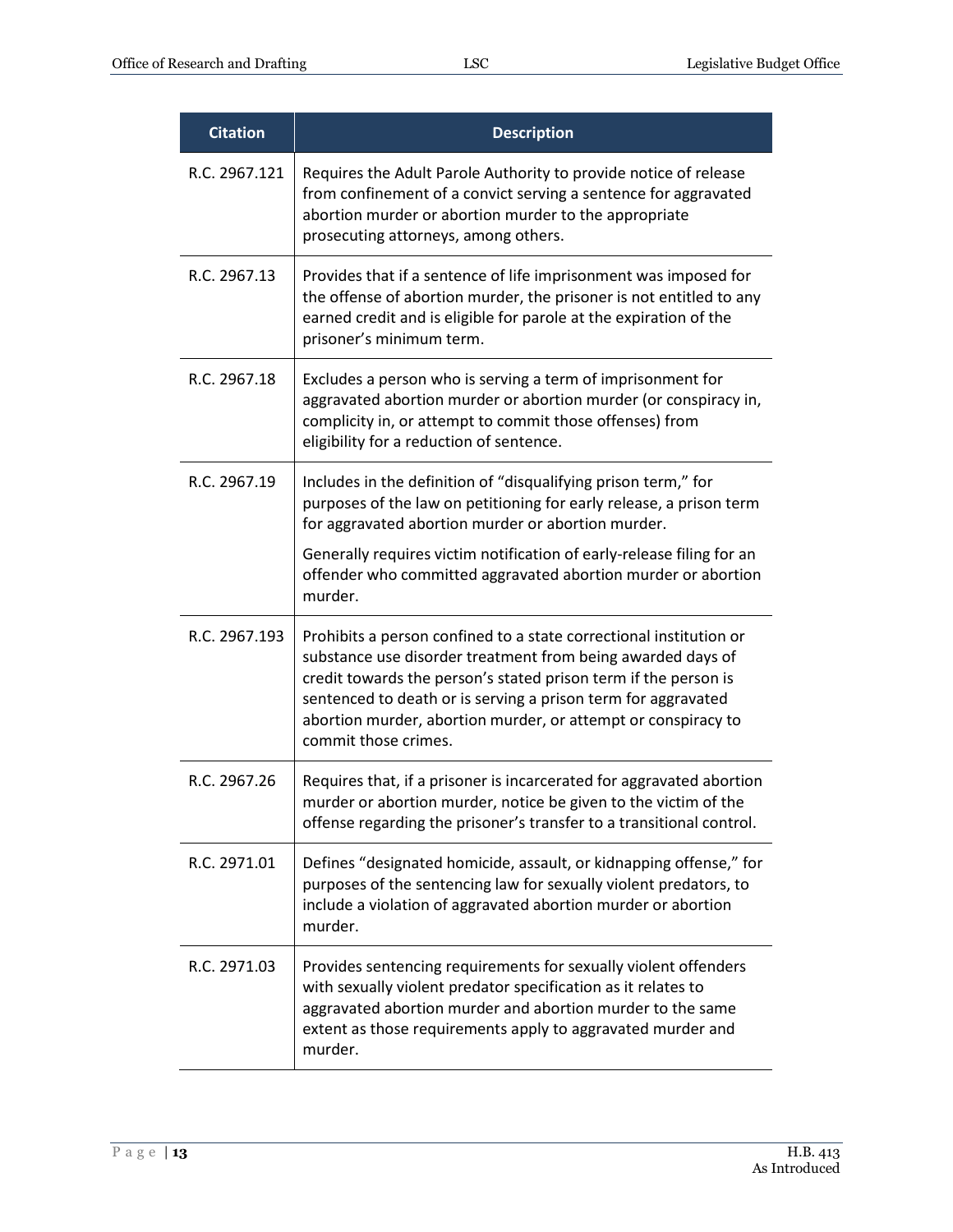| <b>Citation</b>                                                                                     | <b>Description</b>                                                                                                                                                                                                                                                                                                              |
|-----------------------------------------------------------------------------------------------------|---------------------------------------------------------------------------------------------------------------------------------------------------------------------------------------------------------------------------------------------------------------------------------------------------------------------------------|
| R.C. 2971.07                                                                                        | Provides that the chapter on sentencing sexually violent predators<br>does not apply to an offender who committed aggravated<br>abortion murder or abortion murder unless the offender is also<br>convicted of or has pled guilty to a sexual motivation<br>specification.                                                      |
| R.C. 3301.32<br>and 3301.541                                                                        | Generally prohibits a head start agency or preschool program<br>from employing a person as someone responsible for the care,<br>custody, or control of a child if the person committed aggravated<br>abortion murder and abortion murder.                                                                                       |
| R.C. 3313.662                                                                                       | Authorizes the superintendent of public instruction to<br>permanently exclude a pupil from attending any public schools in<br>the state if the pupil is convicted of, or adjudicated a delinquent<br>child (when age 16 or older), for committing aggravated abortion<br>murder or abortion murder under certain circumstances. |
| R.C. 3319.31                                                                                        | Requires the State Board of Education or Superintendent to<br>refuse to issue or renew, and to revoke, a license to a person who<br>committed aggravated abortion murder or abortion murder.                                                                                                                                    |
| R.C. 3319.39                                                                                        | Prohibits a board of education of a school district, governing<br>board of an educational service center, and governing authority of<br>a chartered nonpublic school to employ a person who committed<br>aggravated abortion murder or abortion murder.                                                                         |
| R.C. 3712.09<br>and 3721.121                                                                        | Prohibits a hospice care program, pediatric respite care program,<br>or a home or adult day-care program from employing a person in<br>a position involving direct care to an older adult or pediatric<br>respite care patient if that person committed aggravated abortion<br>murder or abortion murder.                       |
| R.C. 3734.44                                                                                        | Prohibits a permit or license from being issued or renewed by the<br>Director of Environmental Protection or a board of health if any<br>individual or business concern required to be listed in the<br>disclosure statement or shown to be beneficial to the applicant's<br>business has been convicted of abortion murder.    |
| R.C. 4715.30,<br>4717.14,<br>4723.281,<br>4730.25,<br>4731.22,<br>4734.36,<br>4741.22,<br>4757.361, | Requires automatic suspension from practice of any holder of a<br>permit, license, or certificate for the following professions, for<br>aggravated abortion murder or abortion murder:<br>Dentists and dental hygienists;<br>Embalmers, funeral directors, and crematory operators;<br>Nurses;                                  |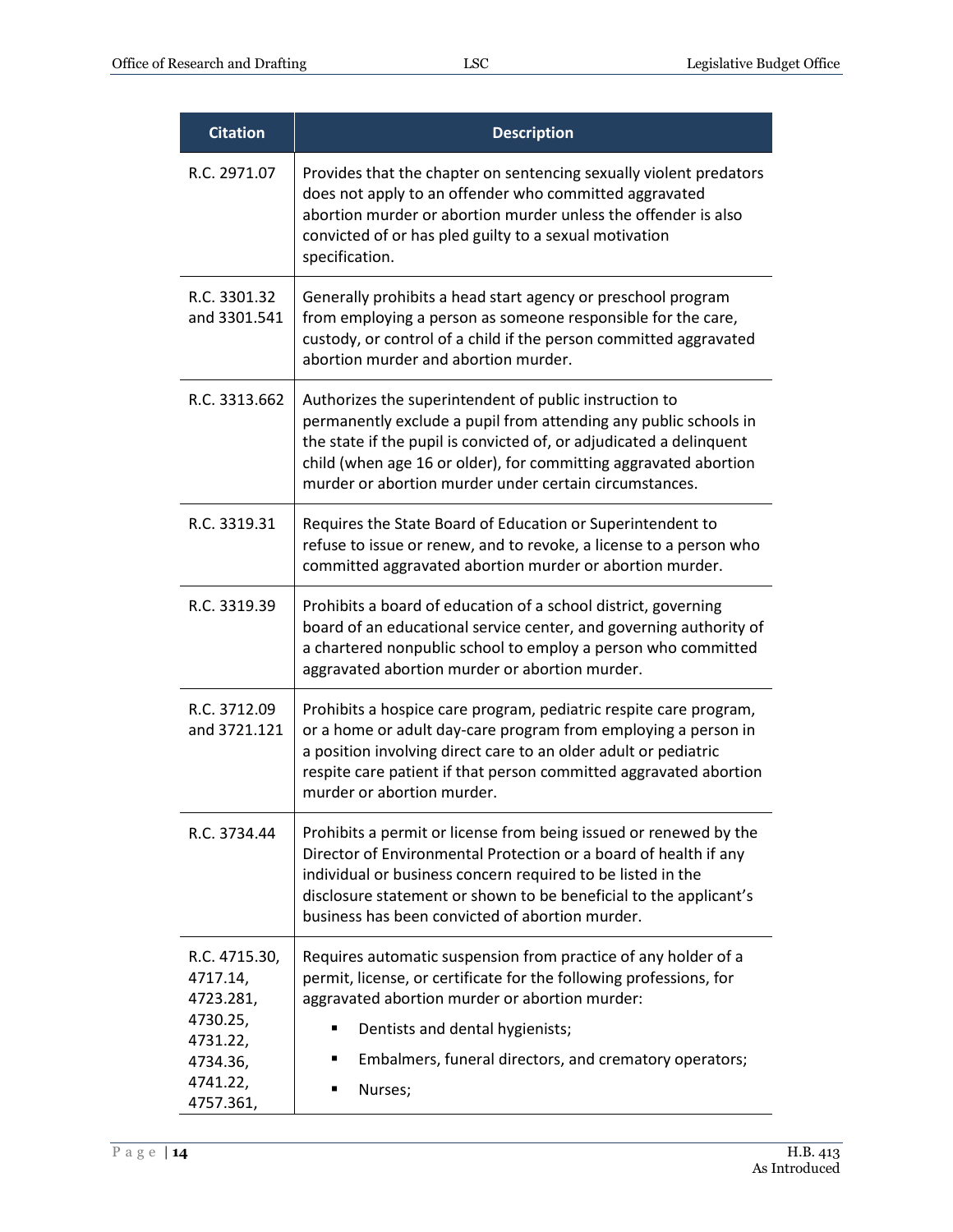| <b>Citation</b>                                                       | <b>Description</b>                                                                                                                                                                                                                                                                                                    |
|-----------------------------------------------------------------------|-----------------------------------------------------------------------------------------------------------------------------------------------------------------------------------------------------------------------------------------------------------------------------------------------------------------------|
| 4759.07,<br>4760.13,<br>4761.09,<br>4762.13,<br>4765.114,<br>4774.13, | Physician assistants;                                                                                                                                                                                                                                                                                                 |
|                                                                       | Physicians;<br>п                                                                                                                                                                                                                                                                                                      |
|                                                                       | Practitioners of limited branches of medicine (Massage<br>٠<br>therapists, Cosmetic therapists, Naprapathy practitioners,<br>and Mechanotherapists);                                                                                                                                                                  |
| 4778.14                                                               | Chiropractors;<br>п                                                                                                                                                                                                                                                                                                   |
|                                                                       | Veterinarians;<br>٠                                                                                                                                                                                                                                                                                                   |
|                                                                       | Counselors, social workers, and marriage or family<br>■<br>therapists;                                                                                                                                                                                                                                                |
|                                                                       | Dietitians;<br>٠                                                                                                                                                                                                                                                                                                      |
|                                                                       | Anesthesiologist assistants;<br>٠                                                                                                                                                                                                                                                                                     |
|                                                                       | Respiratory care professionals;<br>٠                                                                                                                                                                                                                                                                                  |
|                                                                       | Oriental medicine practitioners or acupuncturists;<br>٠                                                                                                                                                                                                                                                               |
|                                                                       | Emergency medical service professionals;<br>٠                                                                                                                                                                                                                                                                         |
|                                                                       | Radiologist assistants;<br>٠                                                                                                                                                                                                                                                                                          |
|                                                                       | Genetic counselors.<br>$\blacksquare$                                                                                                                                                                                                                                                                                 |
| R.C. 4717.05<br>and 4717.051                                          | Requires that if an applicant wants to be a licensed embalmer or<br>crematory operator and has committed aggravated abortion<br>murder or abortion murder, at least five years must have elapsed<br>since the applicant was released from incarceration, community<br>control sanction, or treatment for the offense. |
| R.C. 4723.092                                                         | Provides that an individual is ineligible for a nursing license or<br>certification if a criminal records check indicates that the<br>individual has committed aggravated abortion murder or abortion<br>murder.                                                                                                      |
| R.C. 4776.10                                                          | Defines "crime of moral turpitude" or "moral turpitude" to<br>include aggravated abortion murder and abortion murder in the<br>law governing criminal records checks for various occupational<br>licenses.                                                                                                            |
| R.C.<br>5103.0319                                                     | Requires a foster caregiver or prospective foster caregiver to<br>notify the agency in writing if a person between 12 and 17 years<br>of age residing with the caregiver has committed aggravated<br>abortion murder, abortion murder, or conspiracy to commit<br>either offense.                                     |
| R.C. 5120.032                                                         | Prohibits a prisoner who is serving a prison term, or has<br>previously been imprisoned, for aggravated abortion murder or                                                                                                                                                                                            |